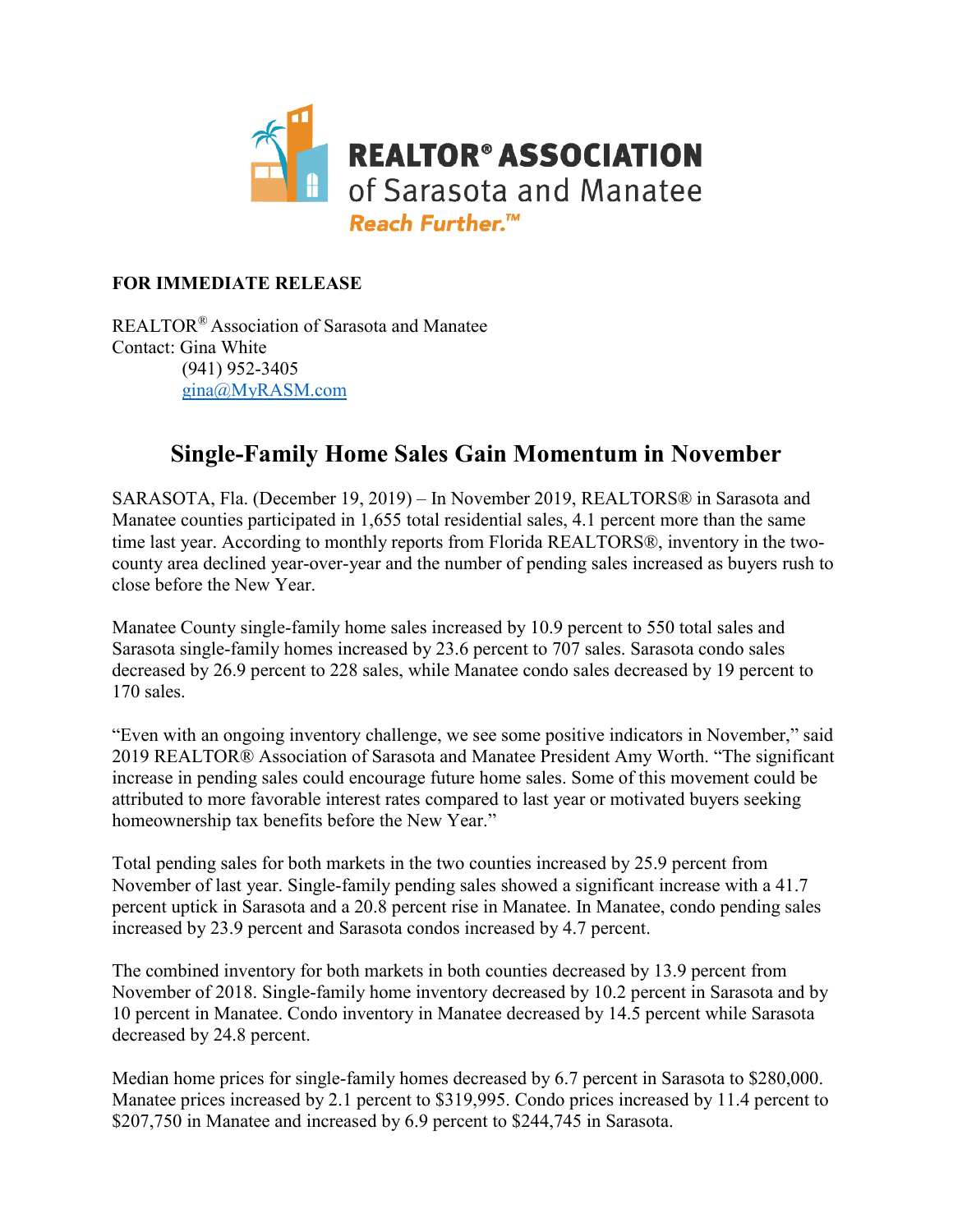The number of properties added to the market increased year-over-year for single-family homes but decreased for condos. Single-family new listings increased by 0.4 percent in Manatee County and increased by 5.6 percent in Sarasota. Condo new listings in Manatee decreased by 21.4 percent, while Sarasota condo new listings decreased by 18.7 percent.

The current inventory combined with the current pace of closed sales created a decrease in the month's supply. Sarasota condo inventory decreased by 17.6 percent to 4.2-months' supply and Manatee condos decreased by 7.5 percent to 3.7-months. Sarasota single-family homes decreased by 17 percent to 3.9-months and Manatee decreased by 14.6 percent to 3.5-months.

Monthly reports are provided by Florida REALTORS® with data compiled from My Florida Regional Multiple Listing Service. For comprehensive statistics dating back to 2005, visit [www.MyRASM.com/statistics.](http://www.myrasm.com/statistics)

#### ###

#### **About Realtor® Association of Sarasota and Manatee**

The REALTOR® Association of Sarasota and Manatee (RASM) is the largest real estate trade association in Sarasota and Manatee counties, serving over 7,000 members. RASM provides technology, training, networking and business support to members, and supports a healthy real estate market by upholding high professional and ethical standards through a Code of Ethics, ongoing education and certification programs. As the advocate for the real estate brokerage industry, RASM is the Voice for Real Estate® in the Sarasota/Manatee region. For more information, call (941) 952-3400 or visi[t www.myrasm.com.](http://www.myrasm.com/)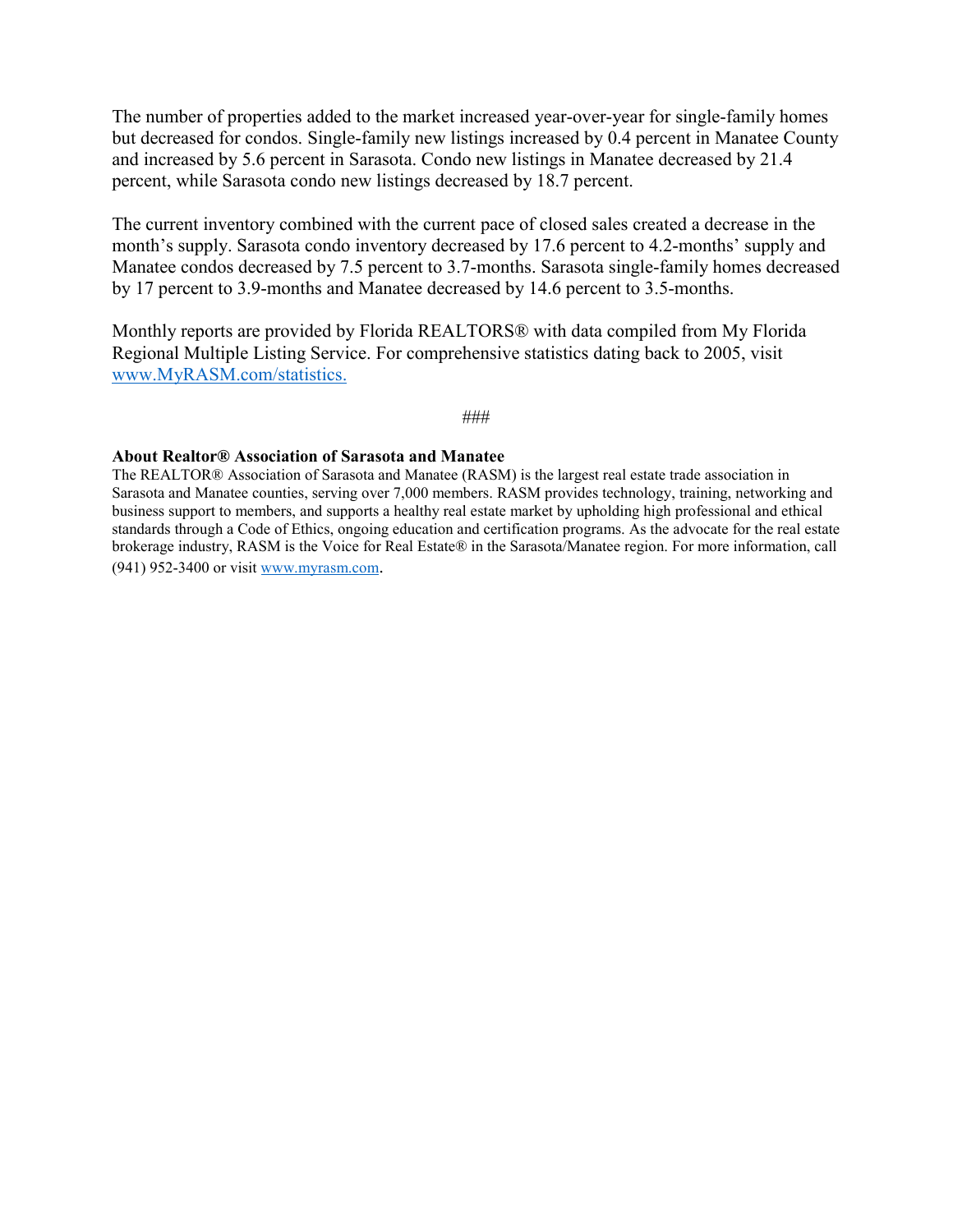### Monthly Market Summary - November 2019 Sarasota County Single Family Homes



**November 2019 November 2019 November 2019 November 2019 November 2019 November 2019 November 2019 Percent** Change



|                                        | November 2019   | November 2018   | Year-over-Year |
|----------------------------------------|-----------------|-----------------|----------------|
| <b>Closed Sales</b>                    | 707             | 572             | 23.6%          |
| Paid in Cash                           | 267             | 198             | 34.8%          |
| <b>Median Sale Price</b>               | \$280,000       | \$300,000       | $-6.7%$        |
| Average Sale Price                     | \$389,121       | \$387,268       | 0.5%           |
| <b>Dollar Volume</b>                   | \$275.1 Million | \$221.5 Million | 24.2%          |
| Med. Pct. of Orig. List Price Received | 95.8%           | 95.7%           | 0.1%           |
| <b>Median Time to Contract</b>         | 37 Days         | 38 Days         | $-2.6%$        |
| Median Time to Sale                    | 80 Days         | 78 Days         | 2.6%           |
| <b>New Pending Sales</b>               | 765             | 540             | 41.7%          |
| New Listings                           | 965             | 914             | 5.6%           |
| Pending Inventory                      | 1,054           | 709             | 48.7%          |
| Inventory (Active Listings)            | 2,813           | 3,131           | $-10.2%$       |
| Months Supply of Inventory             | 3.9             | 4.7             | $-17.0%$       |

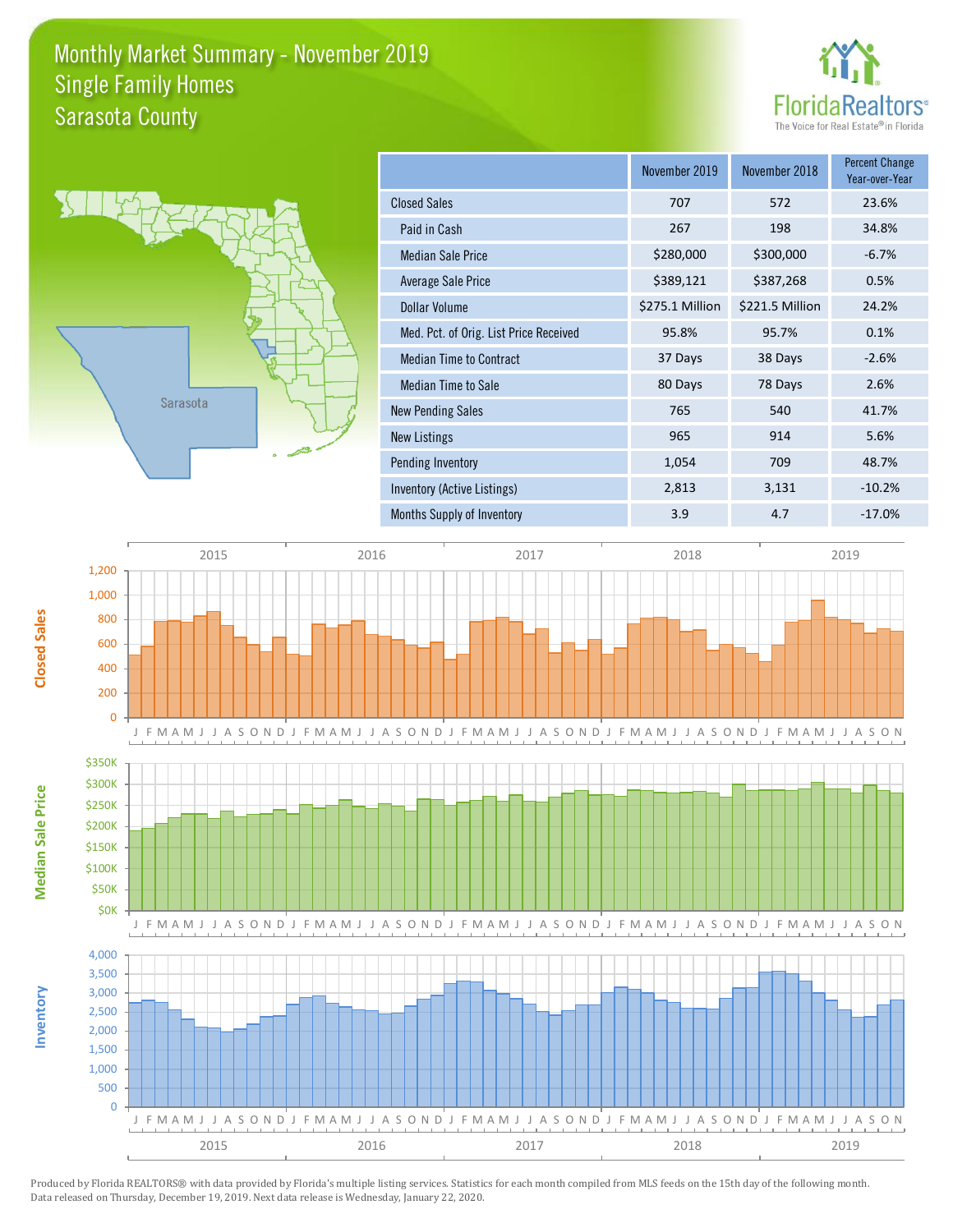### Monthly Market Summary - November 2019 Manatee County Single Family Homes





**Inventory**

**Median Sale Price**

**Median Sale Price** 

**Closed Sales**

|                                        | November 2019   | November 2018   | <b>Percent Change</b><br>Year-over-Year |
|----------------------------------------|-----------------|-----------------|-----------------------------------------|
| <b>Closed Sales</b>                    | 550             | 496             | 10.9%                                   |
| Paid in Cash                           | 143             | 138             | 3.6%                                    |
| <b>Median Sale Price</b>               | \$319,995       | \$313,496       | 2.1%                                    |
| Average Sale Price                     | \$388,513       | \$379,982       | 2.2%                                    |
| Dollar Volume                          | \$213.7 Million | \$188.5 Million | 13.4%                                   |
| Med. Pct. of Orig. List Price Received | 96.0%           | 95.4%           | 0.6%                                    |
| <b>Median Time to Contract</b>         | 43 Days         | 50 Days         | $-14.0%$                                |
| Median Time to Sale                    | 86 Days         | 91 Days         | $-5.5%$                                 |
| <b>New Pending Sales</b>               | 540             | 447             | 20.8%                                   |
| <b>New Listings</b>                    | 679             | 676             | 0.4%                                    |
| Pending Inventory                      | 809             | 628             | 28.8%                                   |
| Inventory (Active Listings)            | 2,007           | 2,229           | $-10.0%$                                |
| Months Supply of Inventory             | 3.5             | 4.1             | $-14.6%$                                |

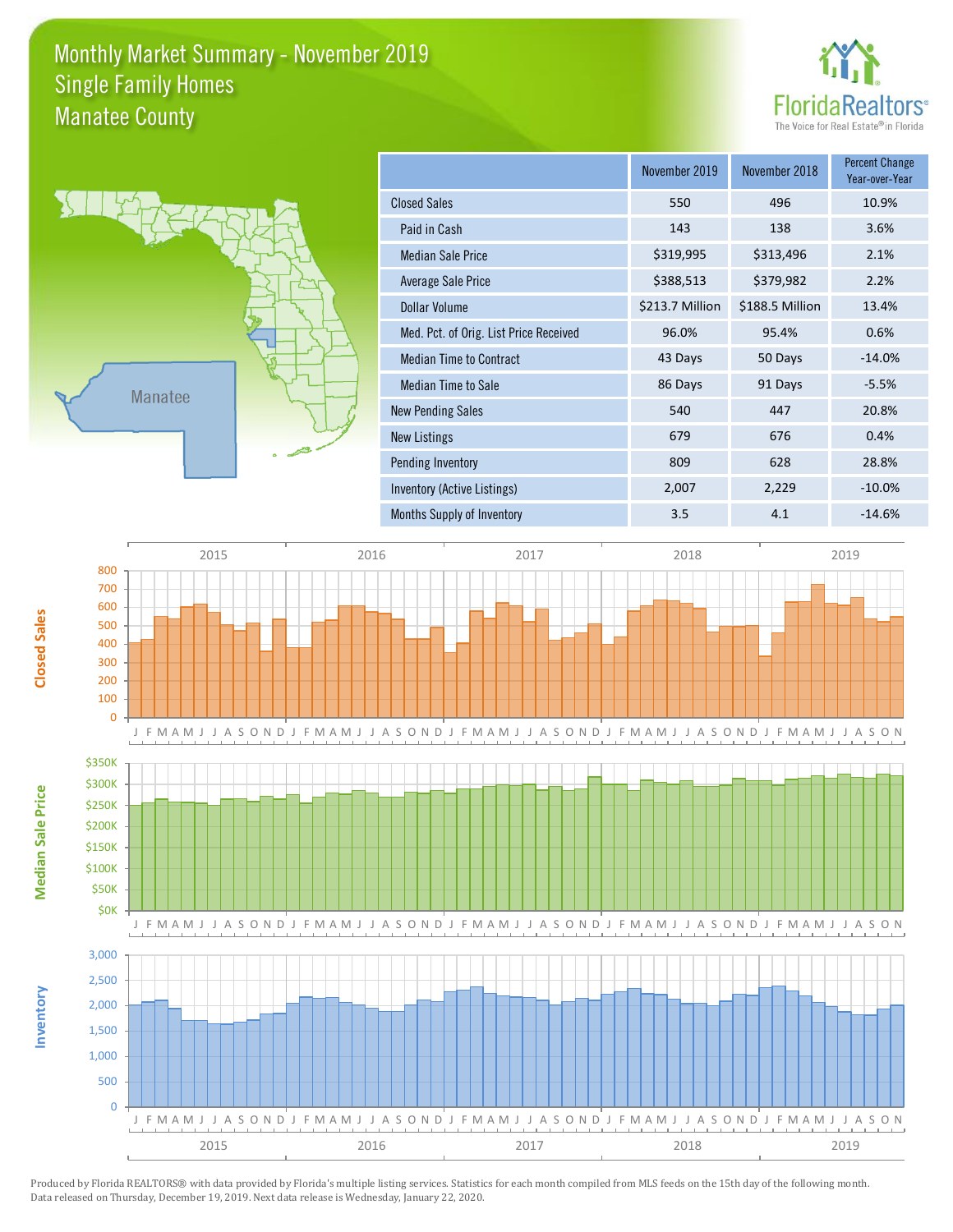### Monthly Market Summary - November 2019 Sarasota County Townhouses and Condos





|                                        | November 2019  | November 2018   | <b>Percent Change</b><br>Year-over-Year |
|----------------------------------------|----------------|-----------------|-----------------------------------------|
| <b>Closed Sales</b>                    | 228            | 312             | $-26.9%$                                |
| Paid in Cash                           | 140            | 189             | $-25.9%$                                |
| <b>Median Sale Price</b>               | \$244,745      | \$229,000       | 6.9%                                    |
| <b>Average Sale Price</b>              | \$392,575      | \$348,220       | 12.7%                                   |
| <b>Dollar Volume</b>                   | \$89.5 Million | \$108.6 Million | $-17.6%$                                |
| Med. Pct. of Orig. List Price Received | 95.3%          | 95.6%           | $-0.3%$                                 |
| <b>Median Time to Contract</b>         | 46 Days        | 49 Days         | $-6.1%$                                 |
| <b>Median Time to Sale</b>             | 93 Days        | 99 Days         | $-6.1%$                                 |
| <b>New Pending Sales</b>               | 290            | 277             | 4.7%                                    |
| <b>New Listings</b>                    | 413            | 508             | $-18.7%$                                |
| <b>Pending Inventory</b>               | 511            | 433             | 18.0%                                   |
| Inventory (Active Listings)            | 1,362          | 1,811           | $-24.8%$                                |
| <b>Months Supply of Inventory</b>      | 4.2            | 5.1             | $-17.6%$                                |

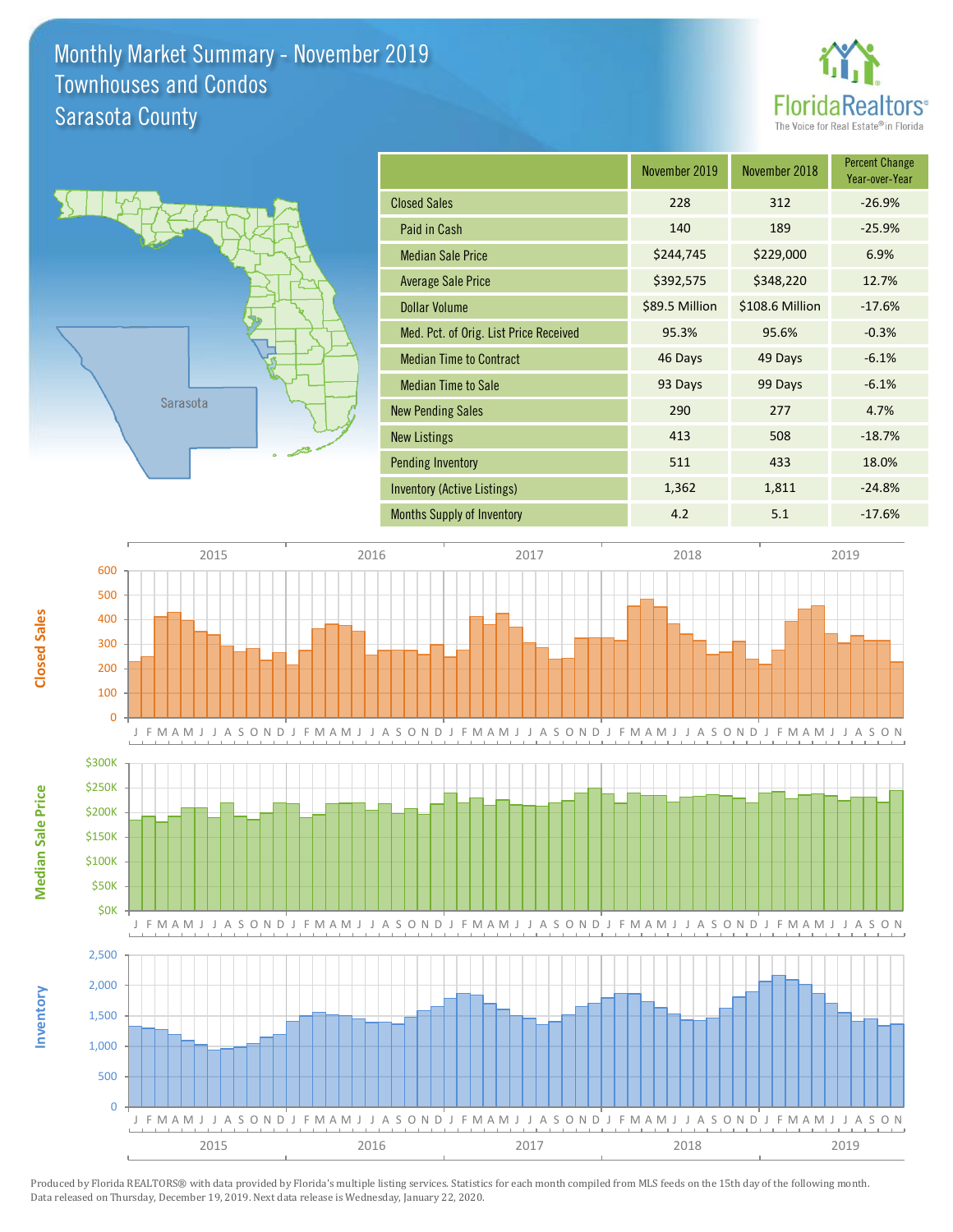## Monthly Market Summary - November 2019 Manatee County Townhouses and Condos





**Inventory**

**Median Sale Price**

**Median Sale Price** 

**Closed Sales**

|                                        | November 2019  | November 2018  | <b>Percent Change</b><br>Year-over-Year |
|----------------------------------------|----------------|----------------|-----------------------------------------|
| <b>Closed Sales</b>                    | 170            | 210            | $-19.0%$                                |
| Paid in Cash                           | 75             | 109            | $-31.2%$                                |
| <b>Median Sale Price</b>               | \$207,750      | \$186,500      | 11.4%                                   |
| <b>Average Sale Price</b>              | \$255,855      | \$225,619      | 13.4%                                   |
| <b>Dollar Volume</b>                   | \$43.5 Million | \$47.4 Million | $-8.2%$                                 |
| Med. Pct. of Orig. List Price Received | 95.4%          | 95.0%          | 0.4%                                    |
| <b>Median Time to Contract</b>         | 31 Days        | 46 Days        | $-32.6%$                                |
| <b>Median Time to Sale</b>             | 73 Days        | 92 Days        | $-20.7%$                                |
| <b>New Pending Sales</b>               | 192            | 155            | 23.9%                                   |
| <b>New Listings</b>                    | 239            | 304            | $-21.4%$                                |
| <b>Pending Inventory</b>               | 248            | 214            | 15.9%                                   |
| Inventory (Active Listings)            | 796            | 931            | $-14.5%$                                |
| <b>Months Supply of Inventory</b>      | 3.7            | 4.0            | $-7.5%$                                 |

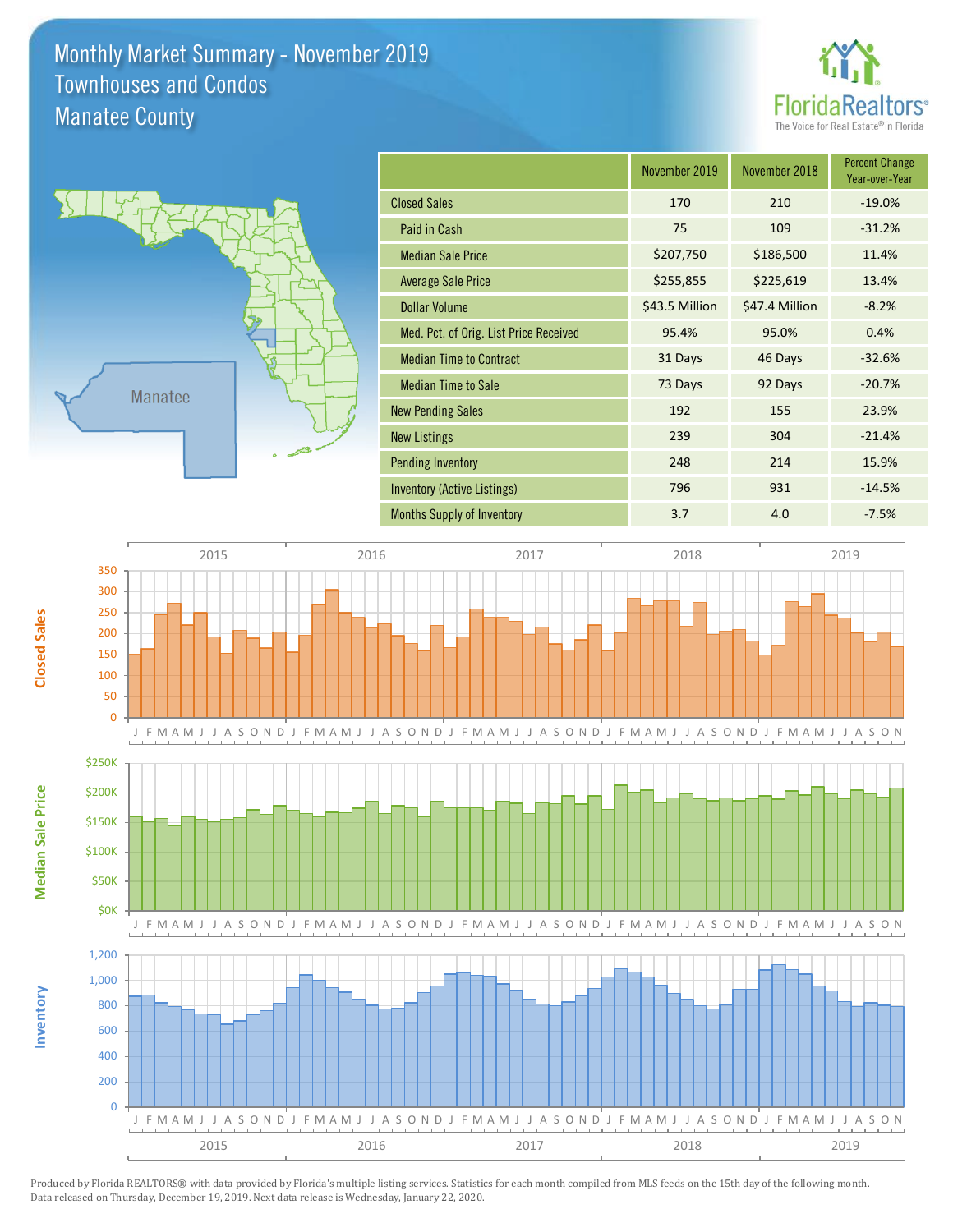

## **REALTOR® ASSOCIATION** of Sarasota and Manatee

## **Expanded Statistical Report**

# Sarasota and Manatee Counties November 2019

For more detailed reports, visit http://www.MyRASM.com/statistics/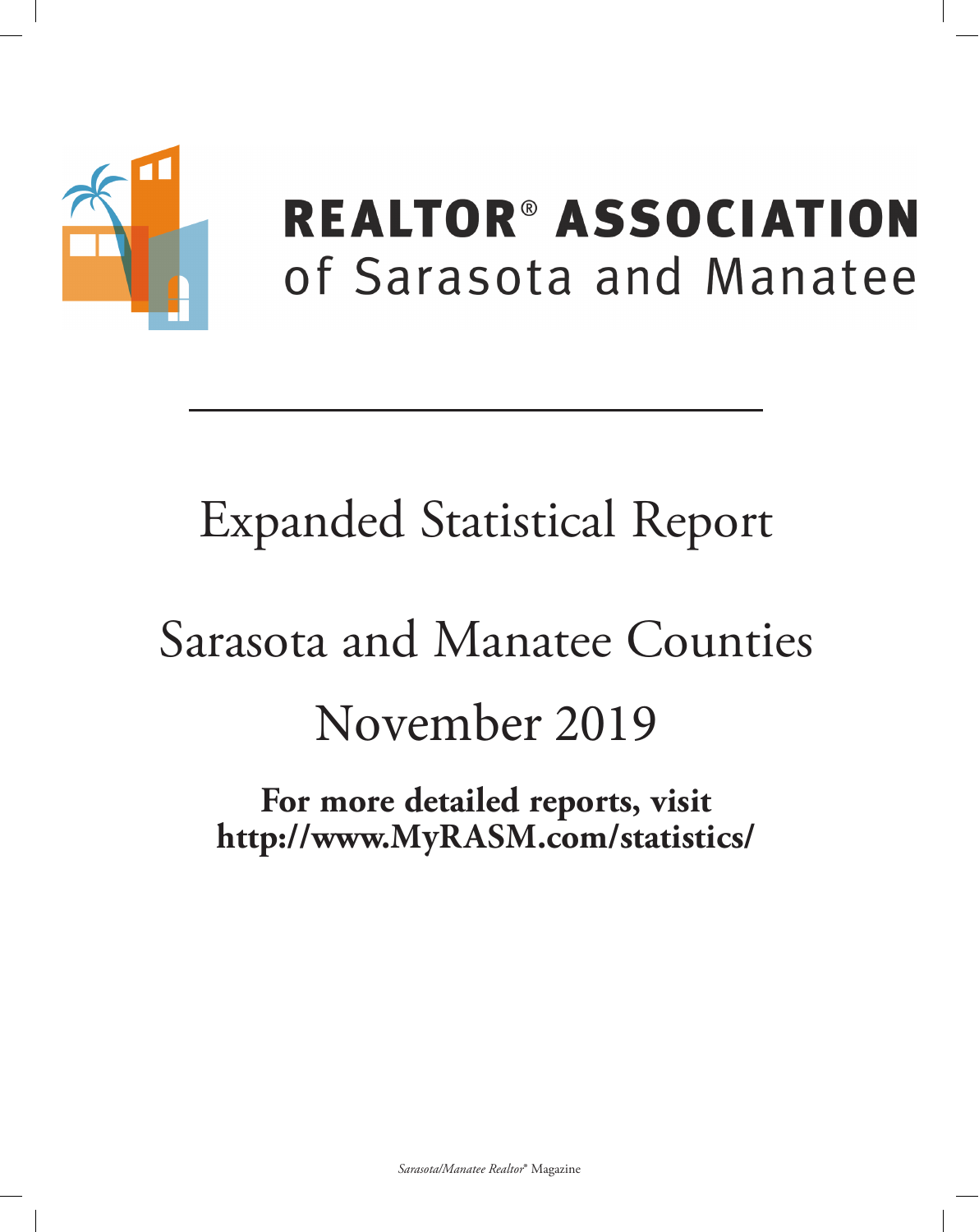### Monthly Distressed Market - November 2019 Sarasota County Single Family Homes



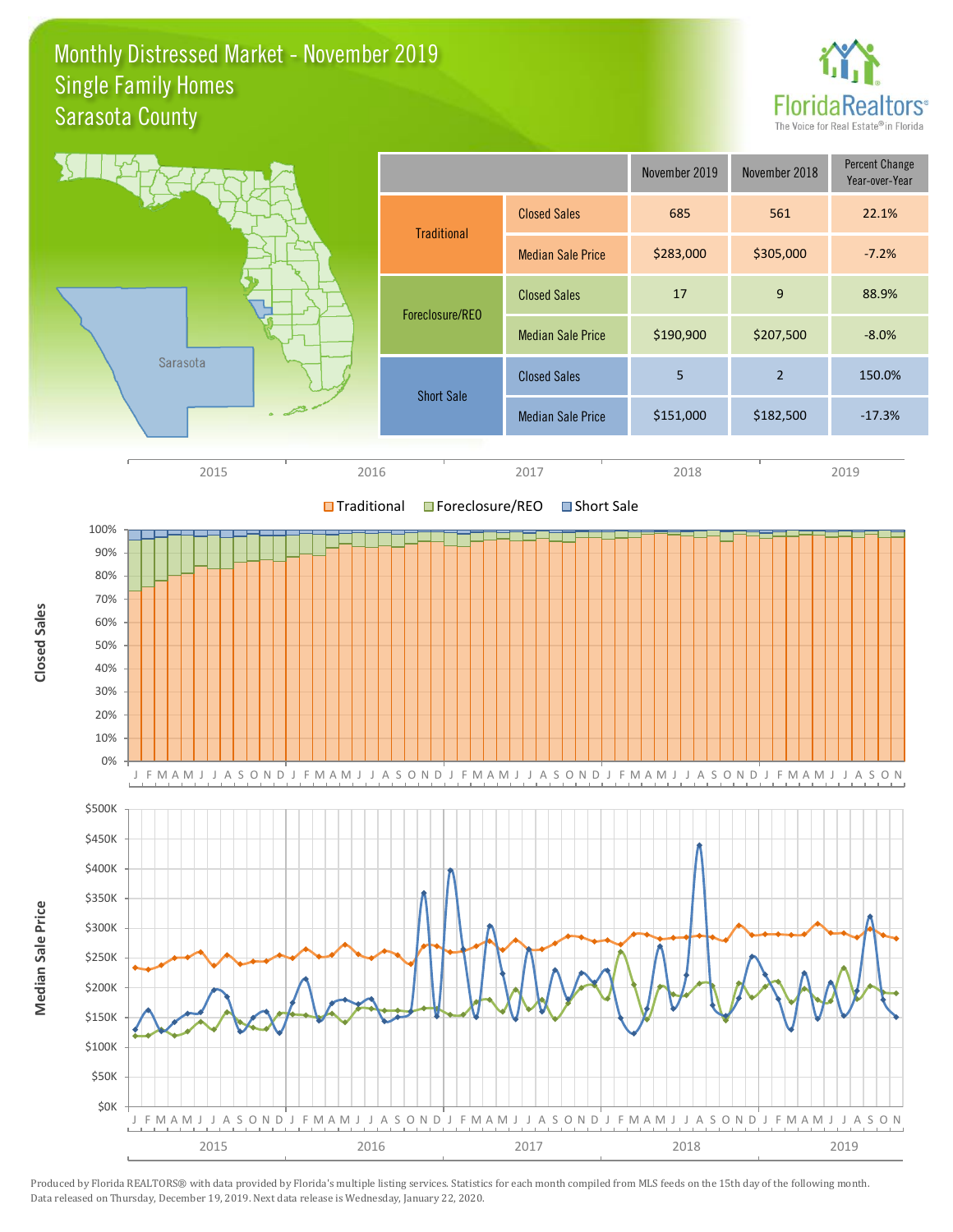### Monthly Distressed Market - November 2019 Manatee County Single Family Homes



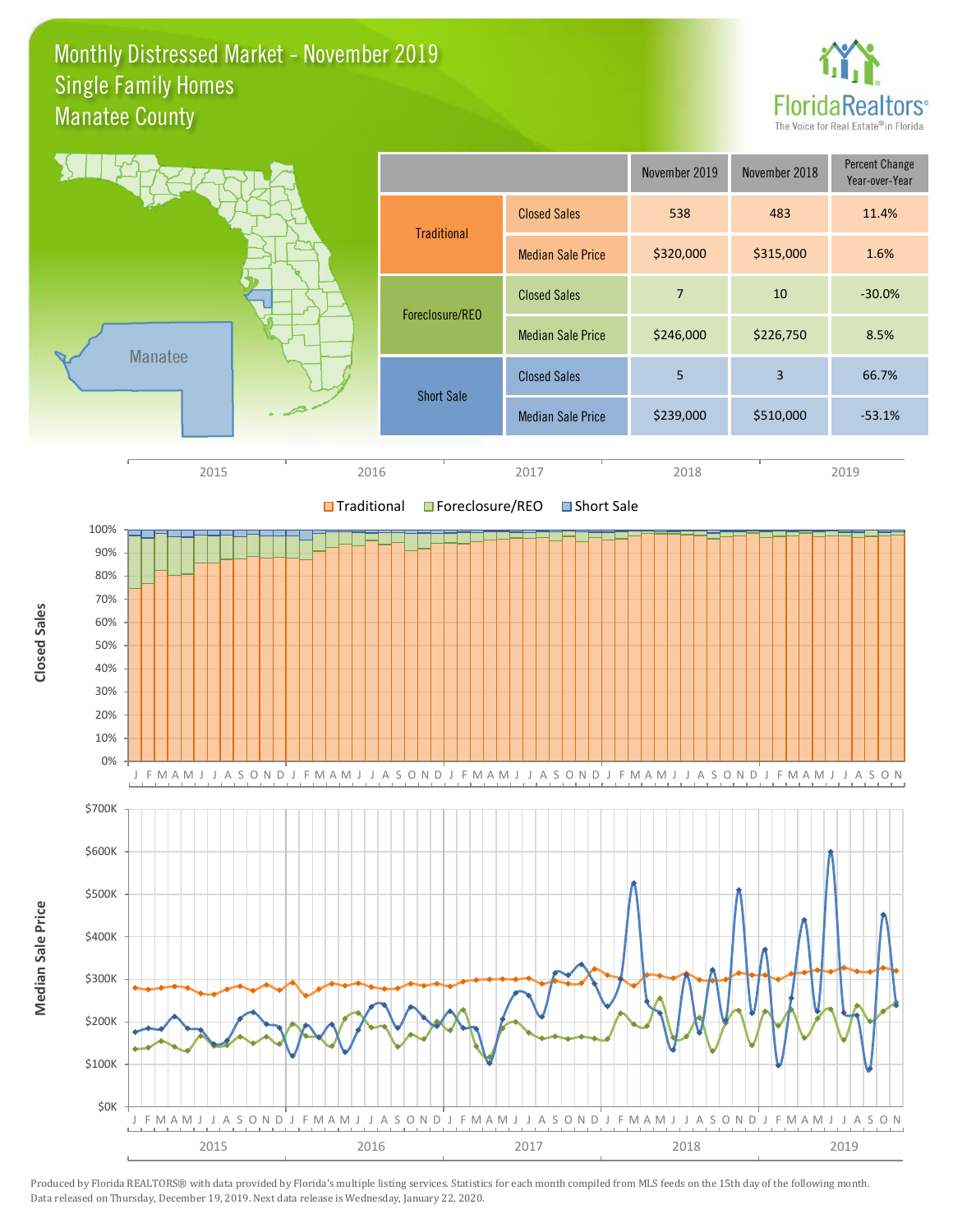### Monthly Distressed Market - November 2019 Sarasota County Townhouses and Condos